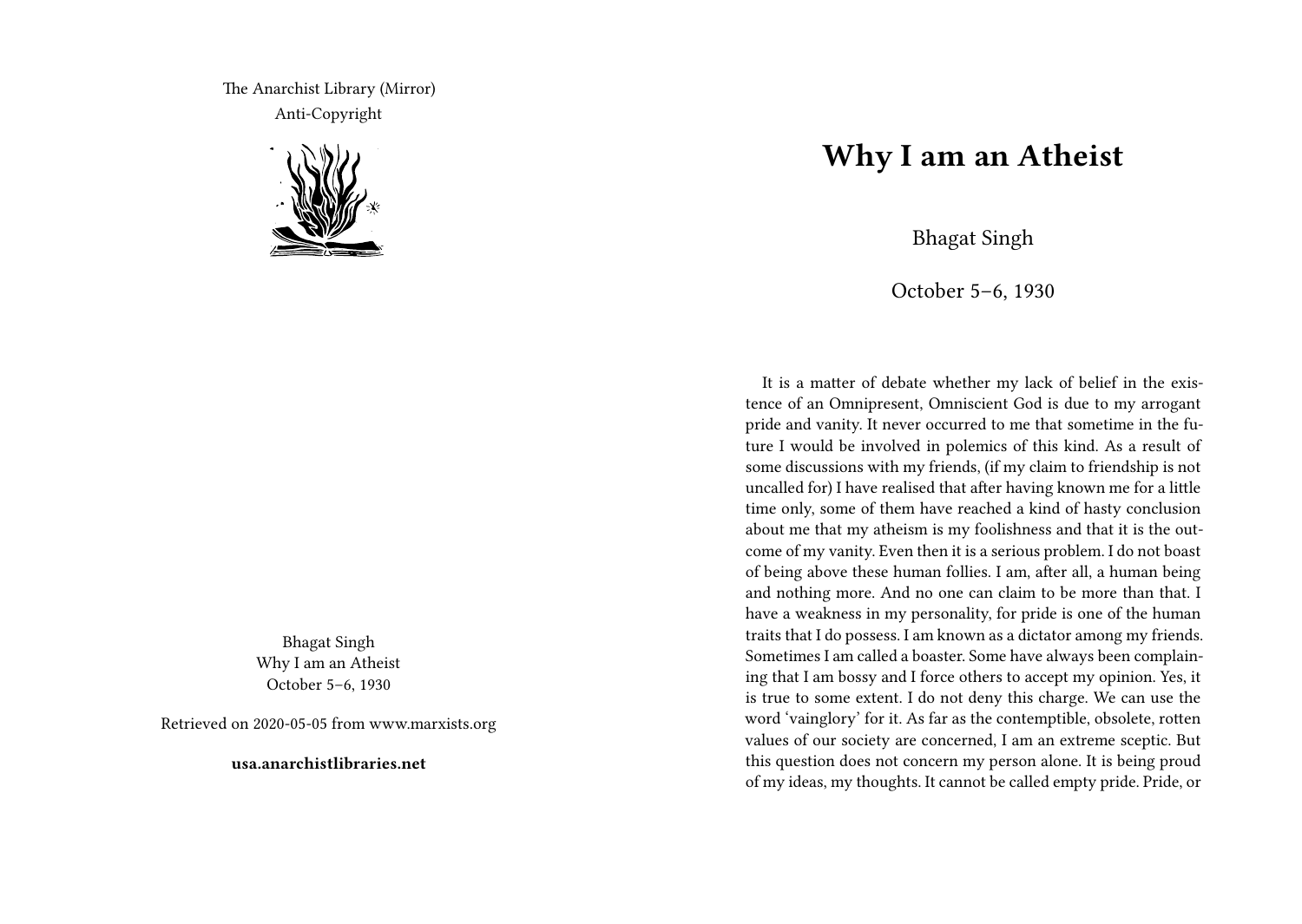you may use the word, vanity, both mean an exaggerated assessment of one's personality. Is my atheism because of unnecessary pride, or have I ceased believing in God after thinking long and deep on the matter? I wish to put my ideas before you. First of all, let us differentiate between pride and vanity as these are two different things.

I have never been able to understand how unfounded, baseless pride or empty vanity can hinder a person from believing in God. I may refuse to acknowledge the greatness of a really great person only when I have got fame without doing any serious efforts or when I lack the superior mental powers necessary to become great. It is easy to understand but how is it possible that a believer can turn into a non-believer because of his vanity? Only two things are possible: either a man deems himself to be in possession of Godly qualities, or he goes a step further and declares himself to be a god. In both these states of mind he cannot be an atheist in the true sense of the word. In the first case, it is not an outright rejection of God's existence; in the other, he is affirming the existence of some kind of supernatural power responsible for the working of universe. It does not harm our argument whether he claims to be a god or considers God to be a reality in existence above his own being. The real point, however, is that in both cases he is a theist, a believer. He is not an atheist. I want to bring home this point to you. I am not one of these two creeds. I totally reject the existence of an Omnipresent, all powerful, all knowing God. Why so? I will discuss it later in the essay. Here I wish to emphasise that I am not an atheist for the reason that I am arrogant or proud or vain; nor am I a demi-god, nor a prophet; no, nor am I God myself. At least one thing is true that I have not evolved this thought because of vanity or pride. In order to answer this question I relate the truth. My friends say that after Delhi bombing and Lahore Conspiracy Case, I rocketed to fame and that this fact has turned my head. Let us discuss why this allegation is incorrect. I did not give up my belief in God after these incidents. I was an atheist even when I was

tyrannical and exploiting institutions, men and classes. Rebellion against any king has always been a sin in every religion.

As regard the origin of God, my thought is that man created God in his imagination when he realized his weaknesses, limitations and shortcomings. In this way he got the courage to face all the trying circumstances and to meet all dangers that might occur in his life and also to restrain his outbursts in prosperity and affluence. God, with his whimsical laws and parental generosity was painted with variegated colours of imagination. He was used as a deterrent factor when his fury and his laws were repeatedly propagated so that man might not become a danger to society. He was the cry of the distressed soul for he was believed to stand as father and mother, sister and brother, brother and friend when in time of distress a man was left alone and helpless. He was Almighty and could do anything. The idea of God is helpful to a man in distress.

Society must fight against this belief in God as it fought against idol worship and other narrow conceptions of religion. In this way man will try to stand on his feet. Being realistic, he will have to throw his faith aside and face all adversaries with courage and valour. That is exactly my state of mind. My friends, it is not my vanity; it is my mode of thinking that has made me an atheist. I don't think that by strengthening my belief in God and by offering prayers to Him every day, (this I consider to be the most degraded act on the part of man) I can bring improvement in my situation, nor can I further deteriorate it. I have read of many atheists facing all troubles boldly, so I am trying to stand like a man with the head high and erect to the last; even on the gallows.

Let us see how steadfast I am. One of my friends asked me to pray. When informed of my atheism, he said, "When your last days come, you will begin to believe." I said, "No, dear sir, Never shall it happen. I consider it to be an act of degradation and demoralisation. For such petty selfish motives, I shall never pray." Reader and friends, is it vanity? If it is, I stand for it.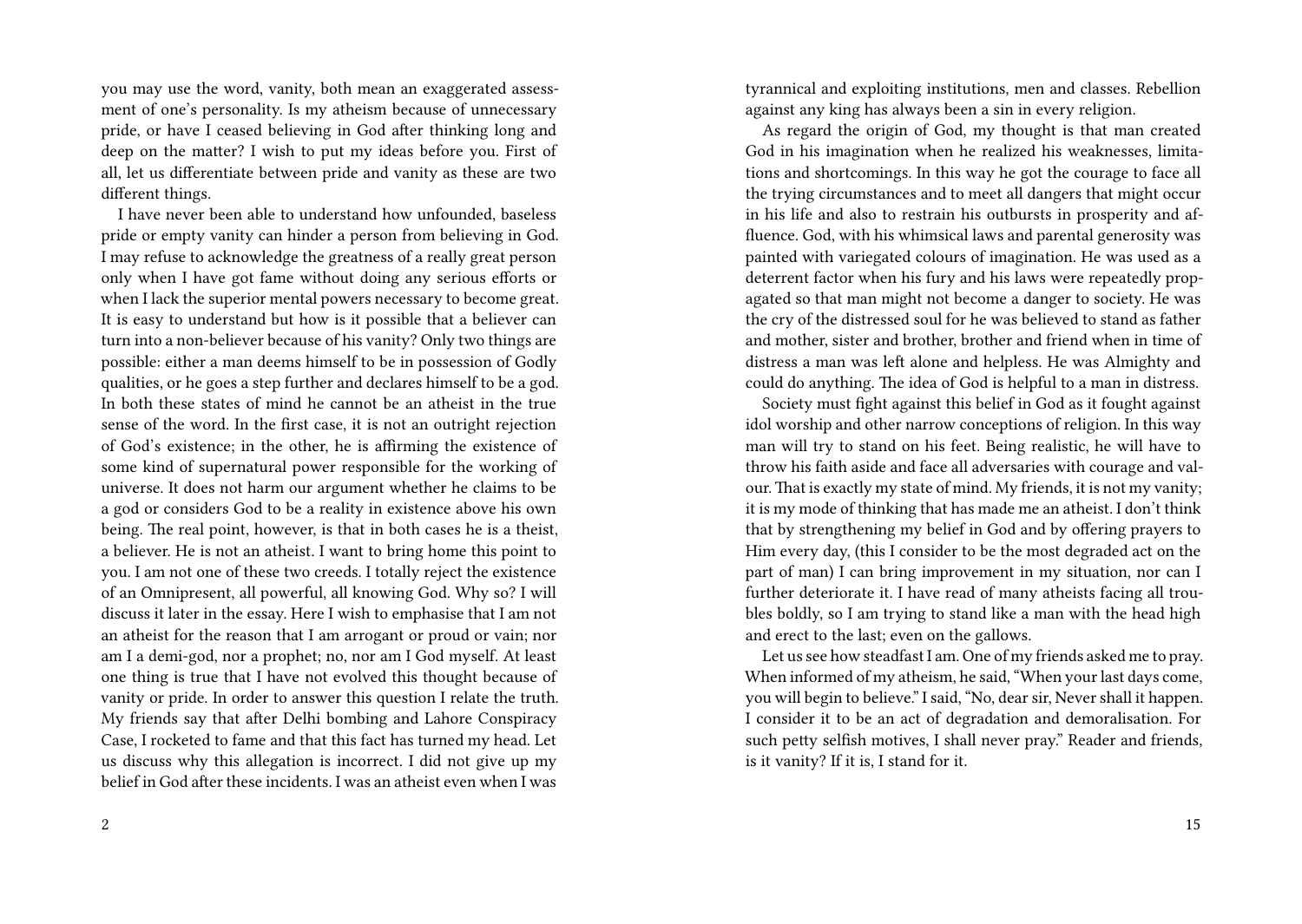is, the exploitation of one nation by another. Where is God? What is He doing? Is He getting a diseased pleasure out of it? A Nero! A Genghis Khan! Down with Him!

Now another piece of manufactured logic! You ask me how I will explain the origin of this world and origin of man. Charles Darwin has tried to throw some light on this subject. Study his book. Also, have a look at Sohan Swami's "Commonsense." You will get a satisfactory answer. This topic is concerned with Biology and Natural History. This is a phenomenon of nature. The accidental mixture of different substances in the form of Nebulae gave birth to this earth. When? Study history to know this. The same process caused the evolution of animals and in the long run that of man. Read Darwin's 'Origin of Species.' All the later progress is due to man's constant conflict with nature and his efforts to utilise nature for his own benefit. This is the briefest sketch of this phenomenon.

Your next question will be why a child is born blind or lame even if he was not a sinner in his previous birth. This problem has been explained in a satisfactory manner by biologists as a mere biological phenomenon. According to them the whole burden rests upon the shoulders of parents whose conscious or unconscious deeds caused mutilation of the child prior to his birth.

You may thrust yet another question at me, though it is merely childish.The question is: If God does not really exist, why do people come to believe in Him? Brief and concise my answer will be. As they come to believe in ghosts, and evil spirits, so they also evolve a kind of belief in God: the only difference being that God is almost a universal phenomenon and well developed theological philosophy. However, I do disagree with radical philosophy. It attributes His origin to the ingenuity of exploiters who wanted to keep the people under their subjugation by preaching the existence of a Supreme Being; thus claimed an authority and sanction from Him for their privileged position. I do not differ on the essential point that all religions, faiths, theological philosophies, and religious creeds and all other such institutions in the long run become supporters of the

an unknown figure. At least a college student cannot cherish any sort of exaggerated notion of himself that may lead him to atheism. It is true that I was a favourite with some college teachers, but others did not like me. I was never a hardworking or studious boy. I never got an opportunity to be proud. I was very careful in my behaviour and somewhat pessimistic about my future career. I was not completely atheistic in my beliefs. I was brought up under the care and protection of my father. He was a staunch Arya Samaji. An Arya Samaji can be anything but never an atheist. After my elementary education, I was sent to D. A. V College, Lahore. I lived in the boarding house for one year. Besides prayers early in the morning and at dusk time, I sat for hours and chanted religious Mantras. At that time, I was a staunch believer. Then I lived with my father. He was a tolerant man in his religious views. It is due to his teachings that I devoted my life for the cause of liberating my country. But he was not an atheist. His God was an all-pervading Entity. He advised me to offer my prayers every day. In this way I was brought up. In the Non-cooperation days, I got admission to the National College. During my stay in this college, I began thinking over all the religious polemics such that I grew sceptical about the existence of God. In spite of this fact I can say that my belief in God was firm and strong. I grew a beard and 'Kais' (long head of hair as a Sikh religious custom). In spite of this I could not convince myself of the efficacy of Sikh religion or *any religion at all, for that matter*. But I had an unswerving, unwavering belief in God.

Then I joined the Revolutionary Party. The first leader I met had not the courage to openly declare himself an atheist. He was unable to reach any conclusion on this point. Whenever I asked him about the existence of God, he gave me this reply: "You may believe in him when you feel like it." The second leader with whom I came in contact was a firm believer. I should mention his name. It was our respected Comrade Sachindara Nath Sanyal. He was sentenced to life imprisonment in connection with Karachi conspiracy case.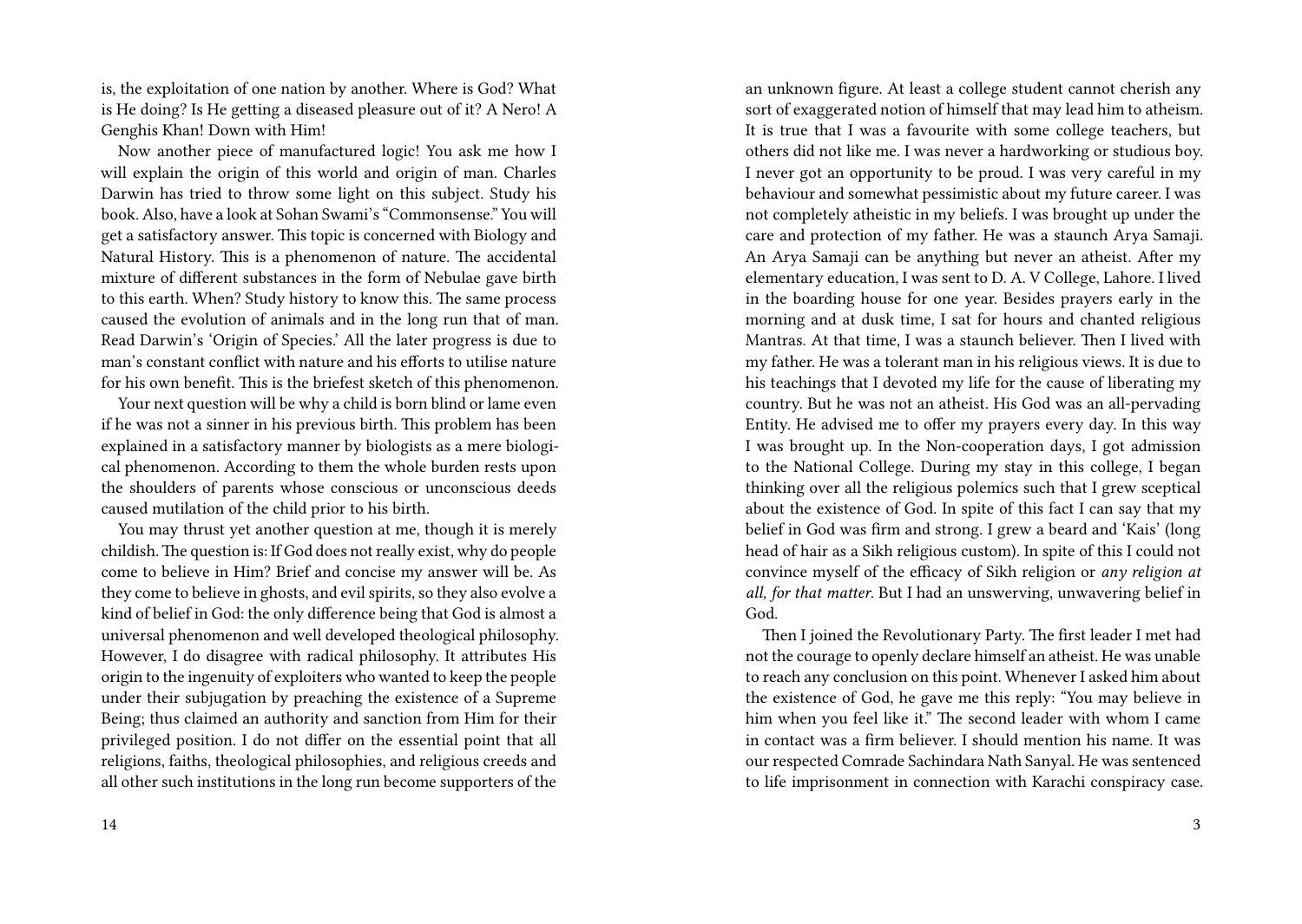Right from the first page of his only book, 'Bandi Jivan' (Incarnated Life) he sings praises to the Glory of God. See the last page of the second part of this book and you find praises showered upon God in the way of a mystic. It is a clear reflection of his thoughts.

According to the prosecution, the 'Revolutionary Leaflet' which was distributed throughout India was the outcome of Sachindara Nath Sanyal's intellectual labour. So often it happens that in revolutionary activities a leader expresses his own ideas which may be very dear to him, but in spite of having differences, the other workers have to acquiesce in them.

In that leaflet, one full paragraph was devoted to the praises of God and His doings which we, human beings, cannot understand. This is sheer mysticism. What I want to point out is that the idea of denying the existence of God did not even occur to the Revolutionary Party. The famous Kakory martyrs, all four of them, passed their last day in prayers. Ram Parshad Bismal was a staunch Arya Samaji. In spite of his vast studies in Socialism and Communism, Rajan Lahiri could not suppress his desire to recite hymns from Upanishads and Gita. There was but only one person among them who did not indulge in such activities. He used to say, "Religion is the outcome of human weakness or the limitation of human knowledge." He is also in prison for life. But he also never dared to deny the existence of God.

Till that time I was only a romantic revolutionary, just a follower of our leaders. Then came the time to shoulder the whole responsibility. For some time, a strong opposition put the very existence of the party into danger. Many leaders as well as many enthusiastic comrades began to uphold the party to ridicule. They jeered at us. I had an apprehension that some day I will also consider it a futile and hopeless task. It was a turning point in my revolutionary career. An incessant desire to study filled my heart. 'Study more and more', said I to myself so that I might be able to face the arguments of my opponents. 'Study' to support your point of view with convincing arguments. And I began to study in a serious manner. few words of your sacred books, Vedas, these Brahmans poured melted lead into their ears. If they committed any sin, who was to be held responsible? Who was to bear the brunt? My dear friends, these theories have been coined by the privileged classes. They try to justify the power they have usurped and the riches they have robbed with the help of such theories. Perhaps it was the writer Upton Sinclair who wrote (Bhagat Singh is referring to Sinclair's pamphlet 'Profits of Religion' – MIA transcriber) somewhere "only make a man firm believer in the immortality of soul, then rob him of all that he possesses. He will willingly help you in the process." The dirty alliance between religious preachers and possessors of power brought the boon of prisons, gallows, knouts and above all such theories for the mankind.

I ask why your Omnipotent God does not hold a man back when he is about to commit a sin or offence. It is child's play for God. Why did He not kill war lords? Why did He not obliterate the fury of war from their minds? In this way He could have saved humanity of many a great calamity and horror. Why does He not infuse humanistic sentiments into the minds of the Britishers so that they may willingly leave India? I ask why He does not fill the hearts of all capitalist classes with altruistic humanism that prompts them to give up personal possession of the means of production and this will free the whole labouring humanity from the shackles of money. You want to argue the practicability of Socialist theory, I leave it to your Almighty God to enforce it. Common people understand the merits of Socialist theory as far as general welfare is concerned but they oppose it under the pretext that it cannot be implemented. Let the Almighty step in and arrange things in a proper way. No more logic chopping! I tell you that the British rule is not there because God willed it but for the reason that we lack the will and courage to oppose it. Not that they are keeping us under subjugation with the consent of God, but it is with the force of guns and rifles, bombs and bullets, police and militia, and above all because of our apathy that they are successfully committing the most deplorable sin, that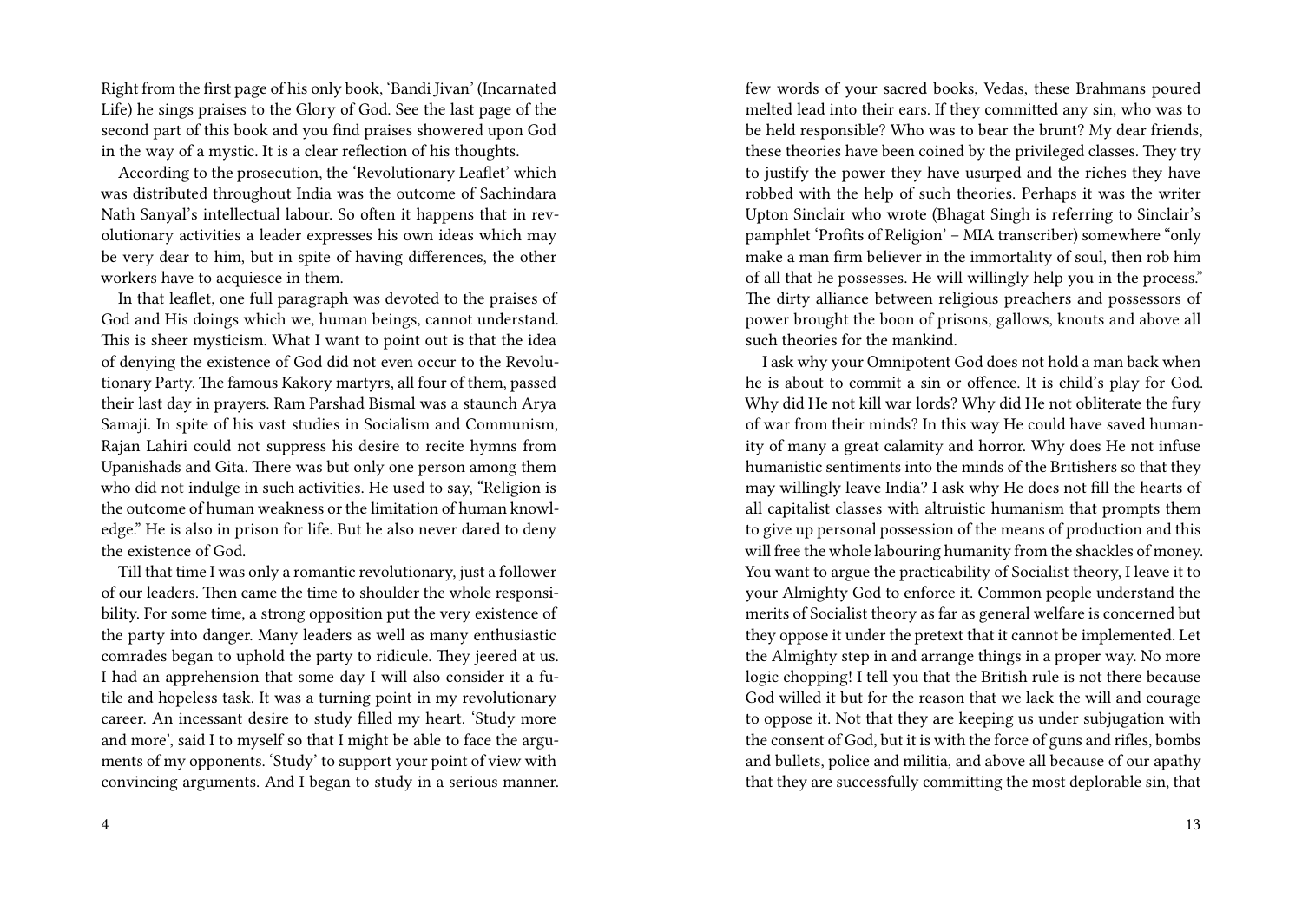be inflicted upon a wrong-doer. These are: revenge, reform, and deterrence. The Retribution Theory is now condemned by all the thinkers. Deterrent theory is on the anvil for its flaws. Reformative theory is now widely accepted and considered to be necessary for human progress. It aims at reforming the culprit and converting him into a peace-loving citizen. But what in essence is God's Punishment even if it is inflicted on a person who has really done some harm? For the sake of argument we agree for a moment that a person committed some crime in his previous birth and God punished him by changing his shape into a cow, cat, tree, or any other animal. You may enumerate the number of these variations in Godly Punishment to be at least eighty-four lack. Tell me, has this tomfoolery, perpetrated in the name of punishment, any reformative effect on human man? How many of them have you met who were donkeys in their previous births for having committed any sin? Absolutely no one of this sort! The so called theory of 'Puranas' (transmigration) is nothing but a fairy-tale. I do not have any intention to bring this unutterable trash under discussion. Do you really know the most cursed sin in this world is to be poor? Yes, poverty is a sin; it is a punishment! Cursed be the theoretician, jurist or legislator who proposes such measures as push man into the quagmire of more heinous sins. Did it not occur to your All Knowing God or he could learn the truth only after millions had undergone untold sufferings and hardships? What, according to your theory, is the fate of a person who, by no sin of his own, has been born into a family of low caste people? He is poor so he cannot go to a school. It is his fate to be shunned and hated by those who are born into a high caste. His ignorance, his poverty, and the contempt he receives from others will harden his heart towards society. Supposing that he commits a sin, who shall bear the consequences? God, or he, or the learned people of that society? What is your view about those punishments inflicted on the people who were deliberately kept ignorant by selfish and proud Brahmans? If by chance these poor creatures heard a

My previous beliefs and convictions underwent a radical change. The romance of militancy dominated our predecessors; now serious ideas ousted this way of thinking. No more mysticism! No more blind faith! Now realism was our mode of thinking. At times of terrible necessity, we can resort to extreme methods, but violence produces opposite results in mass movements. I have talked much about our methods. The most important thing was a clear conception of our ideology for which we were waging a long struggle. As there was no election activity going on, I got ample opportunity to study various ideas propounded by various writers. I studied Bakunin, the anarchist leader. I read a few books of Marx, the father of Communism. I also read Lenin and Trotsky and many other writers who successfully carried out revolutions in their countries. All of them were atheists. The ideas contained in Bakunin's 'God and State' seem inconclusive, but it is an interesting book. After that I came across a book 'Common Sense' by Nirlamba Swami. His point of view was a sort of mystical atheism. I developed more interest in this subject. By the end of 1926, I was convinced that the belief in an Almighty, Supreme Being who created, guided and controlled the universe had no sound foundations. I began discussions on this subject with my friends. I had openly declared myself an atheist. What it meant will be discussed in the following lines.

In May 1927, I was arrested in Lahore. This arrest came as a big surprise for me. I had not the least idea that I was wanted by the police. I was passing through a garden and all of a sudden the police surrounded me. To my own surprise, I was very calm at that time. I was in full control of myself. I was taken into police custody. The next day I was taken to the Railway Police lockup where I spent a whole month. After many days' conversation with police personnel, I guessed that they had some information about my connection with the Kakori Party. I felt they had some intelligence of my other activities in the revolutionary movement. They told me that I was in Lucknow during the Kakori Party Trial so that I might devise a scheme to rescue the culprits. They also said that after the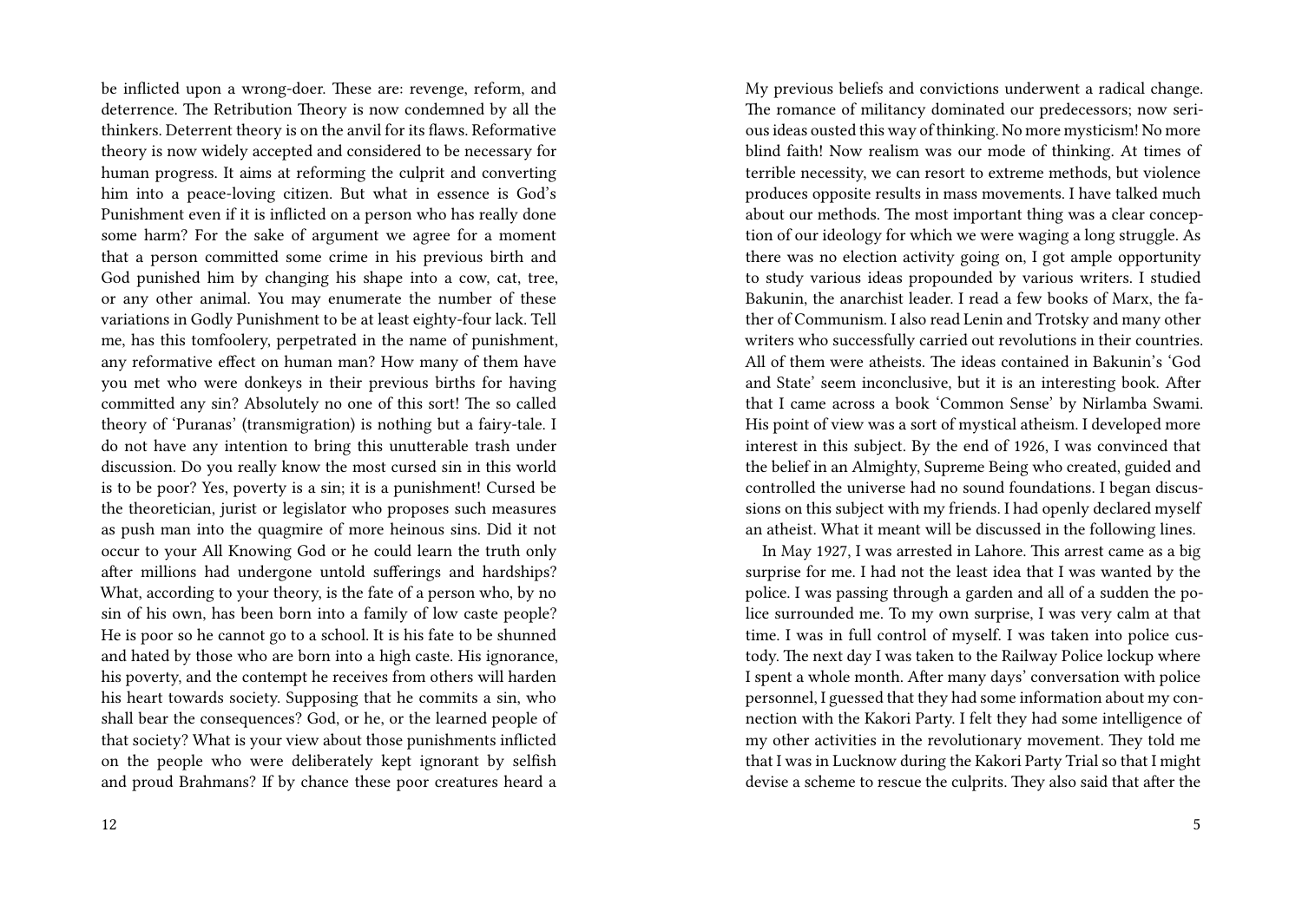plan had been approved, we procured some bombs and by way of test, one of those bombs was thrown into a crowd on the occasion of Dussehra in 1926. They offered to release me on condition that I gave a statement on the activities of the Revolutionary Party. In this way I would be set free and even rewarded and I would not be produced as an approver in the court. I could not help laughing at their proposals. It was all humbug. People who have ideas like ours do not throw bombs at their own innocent people. One day, Mr. Newman, the then senior Superintendent of CID, came to me. After a long talk which was full of sympathetic words, he imparted to me what he considered to be sad news, that if I did not give any statement as demanded by them, they would be forced to send me up for trial for conspiracy to wage war in connection with Kakori Case and also for brutal killings in Dussehra gathering. After that he said that he had sufficient evidence to get me convicted and hanged.

I was completely innocent, but I believed that the police had sufficient power to do it if they desired it to be so. The same day some police officers persuaded me to offer my prayers to God two times regularly. I was an atheist. I thought that I would settle it to myself whether I could brag only in days of peace and happiness that I was an atheist, or in those hard times I could be steadfast in my convictions. After a long debate with myself, I reached the conclusion that I could not even pretend to be a believer nor could I offer my prayers to God. No, I never did it. It was time of trial and I would come out of it successful. These were my thoughts. Never for a moment did I desire to save my life. So I was a true atheist then and I am an atheist now. It was not an easy task to face that ordeal. Beliefs make it easier to go through hardships, even make them pleasant. Man can find a strong support in God and an encouraging consolation in His Name. If you have no belief in Him, then there is no alternative but to depend upon yourself. It is not child's play to stand firm on your feet amid storms and strong winds. In difficult times, vanity, if it remains, evaporates and man cannot

6

which surpass those of Genghis Khan in cruelty and in misery inflicted upon people? I ask why the Almighty created this world which is nothing but a living hell, a place of constant and bitter unrest. Why did he create man when he had the power not to do so? Have you any answer to these questions? You will say that it is to reward the sufferer and punish the evildoer in the hereafter. Well, well, how far will you justify a man who first of all inflicts injuries on your body and then applies soft and soothing ointment on them? How far the supporters and organizers of Gladiator bouts were justified in throwing men before half starved lions, later to be cared for and looked after well if they escaped this horrible death. That is why I ask: Was the creation of man intended to derive this kind of pleasure?

Open your eyes and see millions of people dying of hunger in slums and huts dirtier than the grim dungeons of prisons; just see the labourers patiently or say apathetically while the rich vampires suck their blood; bring to mind the wastage of human energy that will make a man with a little common sense shiver in horror. Just observe rich nations throwing their surplus produce into the sea instead of distributing it among the needy and deprived. There are palaces of kings built upon the foundations laid with human bones. Let them see all this and say "All is well in God's Kingdom." Why so? This is my question. You are silent. All right. I proceed to my next point.

You, the Hindus, would say: Whosoever undergoes sufferings in this life, must have been a sinner in his previous birth. It is tantamount to saying that those who are oppressors now were Godly people then, in their previous births. For this reason alone they hold power in their hands. Let me say it plainly that your ancestors were shrewd people. They were always in search of petty hoaxes to play upon people and snatch from them the power of Reason. Let us analyse how much this argument carries weight!

Those who are well versed in the philosophy of Jurisprudence relate three of four justifications for the punishment that is to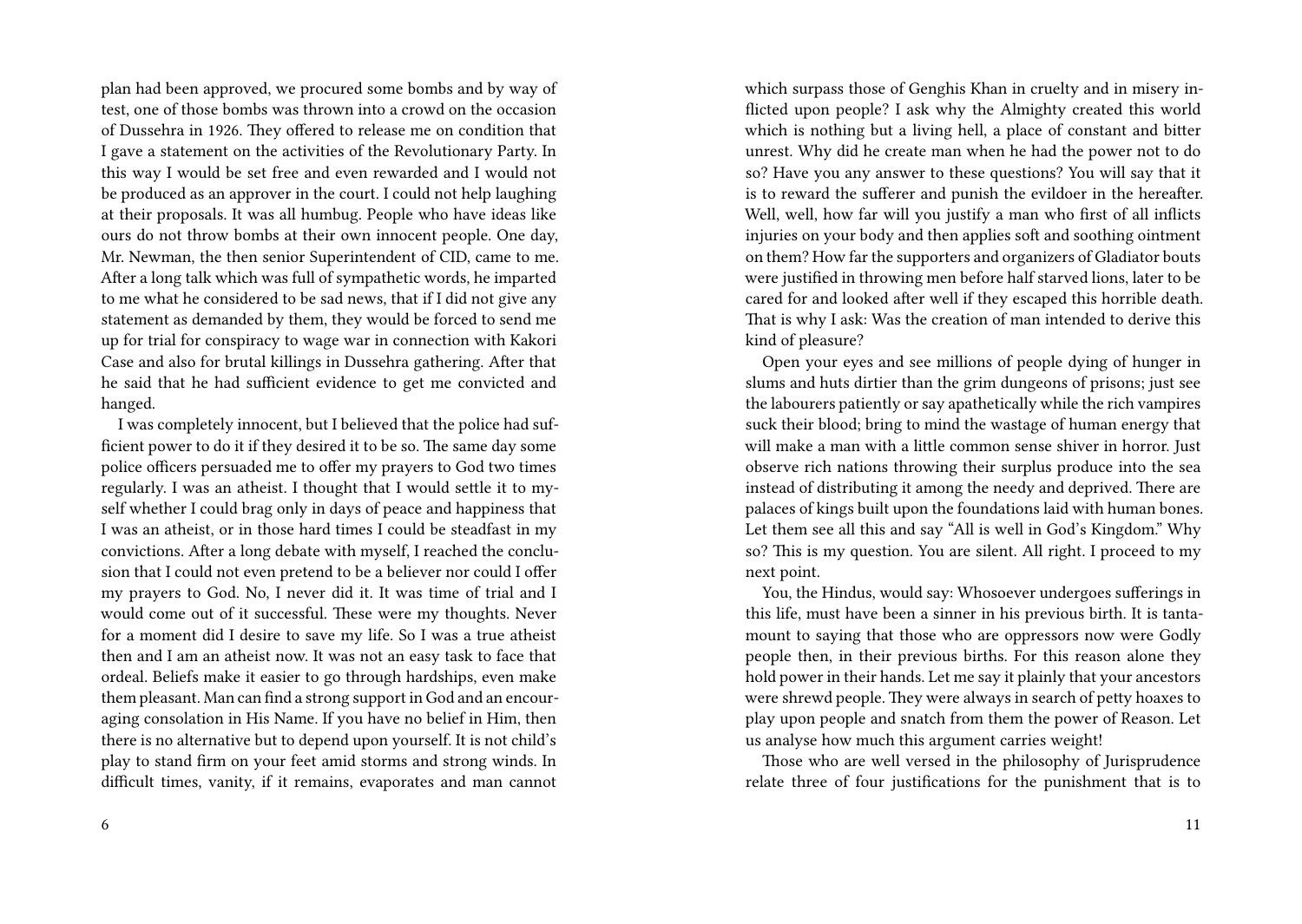corrected because Reason is the guiding principle of his life. But belief, I should say blind belief is disastrous. It deprives a man of his understanding power and makes him reactionary.

Any person who claims to be a realist has to challenge the truth of old beliefs. If faith cannot withstand the onslaught of reason, it collapses. After that his task should be to do the groundwork for new philosophy. This is the negative side. After that comes in the positive work in which some material of the olden times can be used to construct the pillars of new philosophy. As far as I am concerned, I admit that I lack sufficient study in this field. I had a great desire to study the Oriental Philosophy, but I could get ample opportunity or sufficient time to do so. But so far as I reject the old time beliefs, it is not a matter of countering belief with belief, rather I can challenge the efficacy of old beliefs with sound arguments. We believe in nature and that human progress depends on the domination of man over nature. There is no conscious power behind it. This is our philosophy.

Being atheist, I ask a few questions from theists:

1. If, as you believe there is an Almighty, Omnipresent, Omniscient God, who created the earth or universe, please let me know, first of all, as to why he created this world. This world which is full of woe and grief, and countless miseries, where not even one person lives in peace.

2. Pray, don't say it is His law. If He is bound by any law, He is not Omnipotent. Don't say it is His pleasure. Nero burnt one Rome. He killed a very limited number of people. He caused only a few tragedies, all for his morbid enjoyment. But what is his place in history? By what names do we remember him? All the disparaging epithets are hurled at him. Pages are blackened with invective diatribes condemning Nero: the tyrant, the heartless, the wicked.

One Genghis Khan killed a few thousand people to seek pleasure in it and we hate the very name. Now, how will you justify your all powerful, eternal Nero, who every day, every moment continues his pastime of killing people? How can you support his doings find the courage to defy beliefs held in common esteem by the people. If he really revolts against such beliefs, we must conclude that it is not sheer vanity; he has some kind of extraordinary strength. This is exactly the situation now. First of all we all know what the judgement will be. It is to be pronounced in a week or so. I am going to sacrifice my life for a cause. What more consolation can there be! A God-believing Hindu may expect to be reborn a king; a Muslim or a Christian might dream of the luxuries he hopes to enjoy in paradise as a reward for his sufferings and sacrifices. What hope should I entertain? I know that will be the end when the rope is tightened round my neck and the rafters move from under my feet. To use more precise religious terminology, that will be the moment of utter annihilation. My soul will come to nothing. If I take the courage to take the matter in the light of 'Reward', I see that a short life of struggle with no such magnificent end shall itself be my 'Reward.' That is all. Without any selfish motive of getting any reward here or in the hereafter, quite disinterestedly have I devoted my life to the cause of freedom. I could not act otherwise. The day shall usher in a new era of liberty when a large number of men and women, taking courage from the idea of serving humanity and liberating them from sufferings and distress, decide that there is no alternative before them except devoting their lives for this cause. They will wage a war against their oppressors, tyrants or exploiters, not to become kings, or to gain any reward here or in the next birth or after death in paradise; but to cast off the yoke of slavery, to establish liberty and peace they will tread this perilous, but glorious path. Can the pride they take in their noble cause be called vanity? Who is there rash enough to call it so? To him I say either he is foolish or wicked. Leave such a fellow alone for he cannot realise the depth, the emotions, the sentiment and the noble feelings that surge in that heart. His heart is dead, a mere lump of flesh, devoid of feelings. His convictions are infirm, his emotions feeble. His selfish interests have made him incapable of seeing the